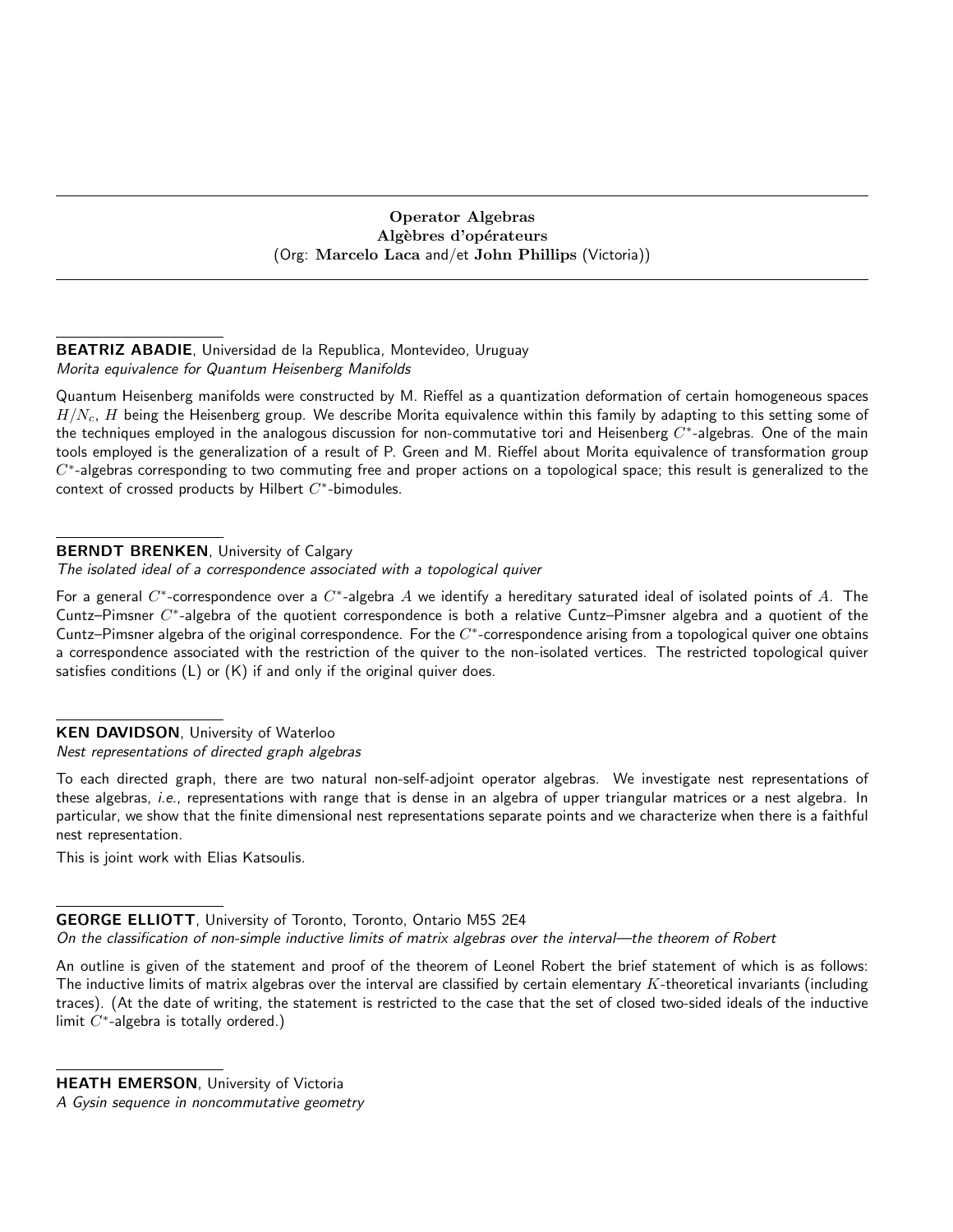For a class of group actions on compact spaces, we construct an analogue of the Gysin sequence in classical topology (which computes the map on cohomology induced by the projection from the sphere bundle of a compact manifold, to the manifold). The noncommutative sequence computes the map on  $K$ -theory induced by the inclusion of the reduced  $C^*$ -algebra of  $G$  into the cross-product  $C(X) \times G$ . Applications are given to a problem in index theory: namely, we give a KK-theoretic proof of the theorem of Luck and Rosenberg identifying the class of the de Rham operator in equivariant  $KK$ , with the class of a certain combinatorial Euler class.

#### **THIERRY GIORDANO, University of Ottawa, Ottawa**

Topological orbit equivalence of free, minimal actions of  $Z^2$  on the Cantor set

In 1959, H. Dye introduced the notion of orbit equivalence and proved that any two ergodic finite measure preserving transformations on a Lebesgue space are orbit equivalent. He also conjectured that an arbitrary action of a discrete amenable group is orbit equivalent to a Z-action. This conjecture was proved by Ornstein and Weiss and its most general case by Connes, Feldman and Weiss by establishing that an amenable non-singular countable equivalence relation  $R$  can be generated by a single transformation, or equivalently is hyperfinite, *i.e.*,  $R$  is up to a null set, a countable increasing union of finite equivalence relations.

In the Borel case, Weiss proved that actions of  $Z^n$  are (orbit equivalent to) hyperfinite Borel equivalence relations, whose classification was obtained by Dougherty, Jackson and Kechris.

In 1995, Giordano, Putnam and Skau proved that minimal  $Z$ -actions on the Cantor set were orbit equivalent to approximately finite (AF) relations and their classification was given. Since then some special classes of minimal free actions of  $Z^2$  on the Cantor set were shown to be affable *(i.e.*, orbit equivalent to AF-relations).

In this talk I will indicate the main steps of the proof of the general result obtained in a joint effort with H. Matui, I. Putnam and C. Skau and whose statement is the following:

Theorem: Any minimal, free  $Z^2$ -action on the Cantor set is affable.

## DANIEL GONCALVES, University of Victoria

An Introduction to New  $C^*$ -algebras from Tilings

Given a tiling that satisfies some standard conditions, we introduce an equivalence relation on  $R^d$  by saying that two points, x and y, are equivalent if the patch defined by y on the tiling matches the patch defined by x translated by  $y - x$ . We then consider the  $C^*$ -algebra associated to this equivalence relation and describe some of its ideals. If time permits we will show that this is a recursive subhomogeneous  $C^*$ -algebra.

In the case of a substitution tiling we use the inflation map to get an inductive limit of  $C^*$ -algebras, which is simple. We finish with a few  $K$ -theory computations for some examples.

## CRISTIAN IVANESCU, University of Northern British Columbia

Continuous trace  $C^*$ -algebras with spectrum  $[0,1]$ , inductive limits of continuous trace  $C^*$ -algebras and their classification

A classification result will be presented for the class of simple separable  $C^*$ -algebras which are inductive limits of continuous trace  $C^*$ -algebras with spectrum  $[0,1]$  or finitely many copies of such a space. An important step that will be discussed is the pulling back of the invariant from the inductive limit stage to the finite stage. As will be explained, a new technique is necessary, namely the use of what we call "a gap" interpreted in a suitable sense.

Joint work with George A. Elliott.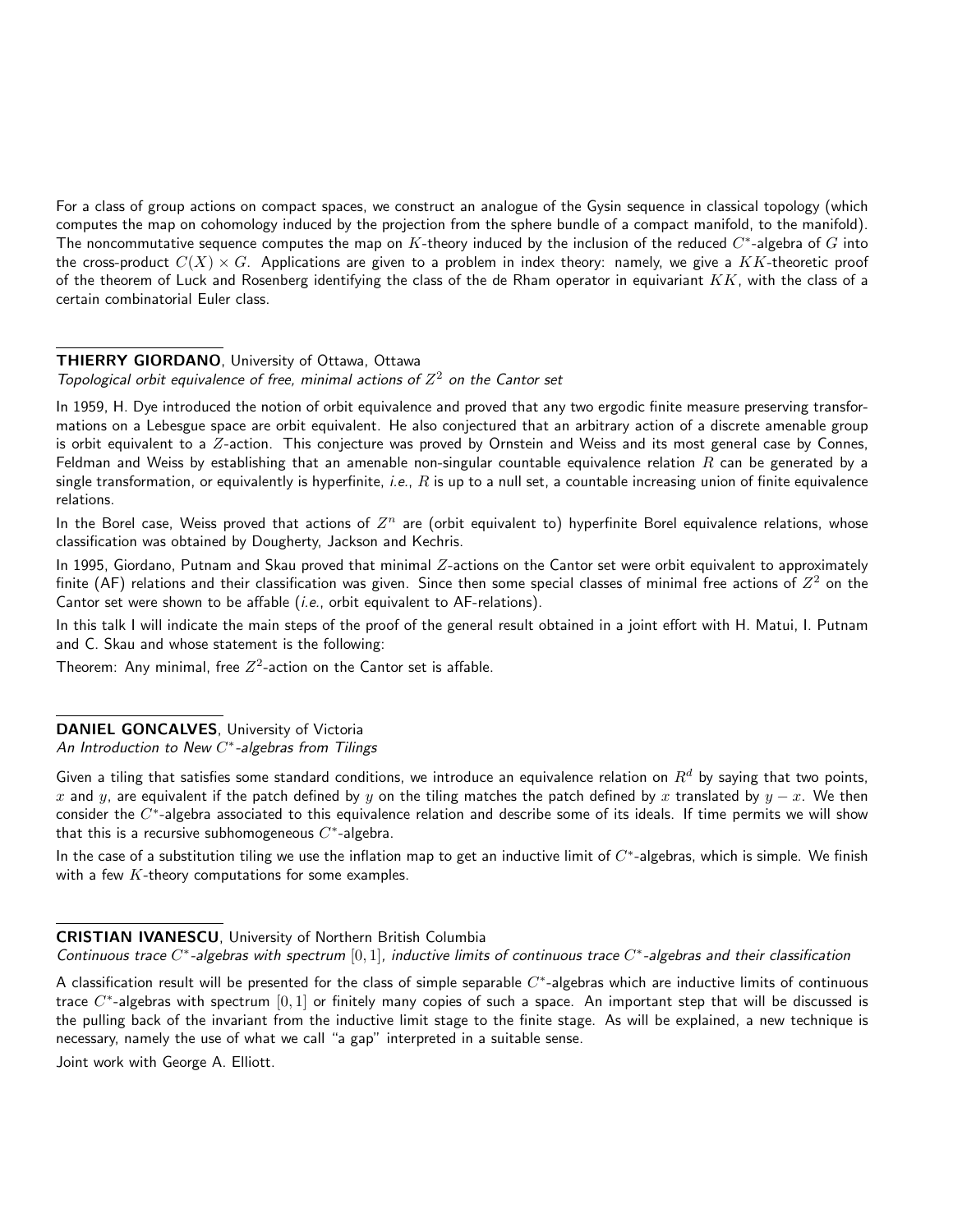## DAVID KERR, Texas A&M University, College Station, TX, USA 77843-3368 Dynamics and rigidity in simple  $C^*$ -algebras

The achievements of the Elliott classification program have established a striking picture of cohomological rigidity within a large class of simple nuclear  $C^*$ -algebras. I will discuss some consequences of this rigidity for the dynamics of typical automorphisms.

## CLAUS KOESTLER, Carleton University

Central Limit Laws on Jones Towers

The re-interpretation of commuting squares as a noncommutative version of stochastic independence gives rise to the notion of Bernoulli shifts on Jones towers. We investigate central limit theorems on such towers and show that such laws exist for shifts with a homogeneous product representation. In particular, we report experimental results indicating that Wigner's semicircle law is among them.

This is joint work with Rolf Gohm.

## HANGFENG LI, SUNY at Buffalo, Buffalo, New York A Topology for Ergodic Actions of Compact Quantum Groups

We show that there is a natural topology on the set of all isomorphism classes of ergodic actions of any fixed compact quantum group.

## HUAXIN LIN, University of Oregon

The Rokhlin property for automorphisms on simple C\*-algebras

We study a general Kishimoto's problem for automorphisms on simple  $C^*$ -algebras with tracial rank zero. The original problem of Kishimoto is the following: Let A be a unital simple AT-algebra with real rank zero and  $\alpha$  is an approximately inner automorphism. Is  $A\rtimes_\alpha\Z$  again a simple  $A\mathbb{T}$ -algebra? Let  $A$  be a unital separable simple  $C^*$ -algebra, with tracial rank zero and let  $\alpha$  be an automorphism. Under the assumption that  $\alpha$  has certain Rokhlin property,  $A \rtimes_\alpha \mathbb{Z}$  has tracial rank zero. We also show that if the induced map  $\alpha_{*0}$  on  $K_0(A)$  fixes a "dense" subgroup of  $K_0(A)$  then the tracial Rokhlin property implies a stronger Rokhlin property. Consequently, the induced crossed product  $C^*$ -algebras have tracial rank zero. By applying the classification theorem, this answers affirmatively Kishimoto's original question.

## JAMIE MINGO, Queen's University

Second Order Freeness and Compound Wishart Matrices

In 1986, D. Voiculescu introduced the  $R$ -transform of a random variable. The coefficients of this power series, now called free cumulants, were shown in 1994 by R. Speicher to have a combinatorial interpretation using non-crossing partitions. In 2004, A. Nica and I showed that the covariance, when suitably magnified, of the traces of some standard families of random matrices has a limiting value that can be interpreted in terms of non-crossing annular partitions. Indeed the order of elements in a block of a partition is now significant and the relevant concept is a non-crossing permutation. These non-crossing annular permutations give rise to second order cumulants which in turn form the basis of second order freeness. We shall give a number of natural examples of families of matrices that exhibit second order freeness.

This work was done in collaboration with B. Collins, A. Nica, P. Sniady, and R. Speicher.